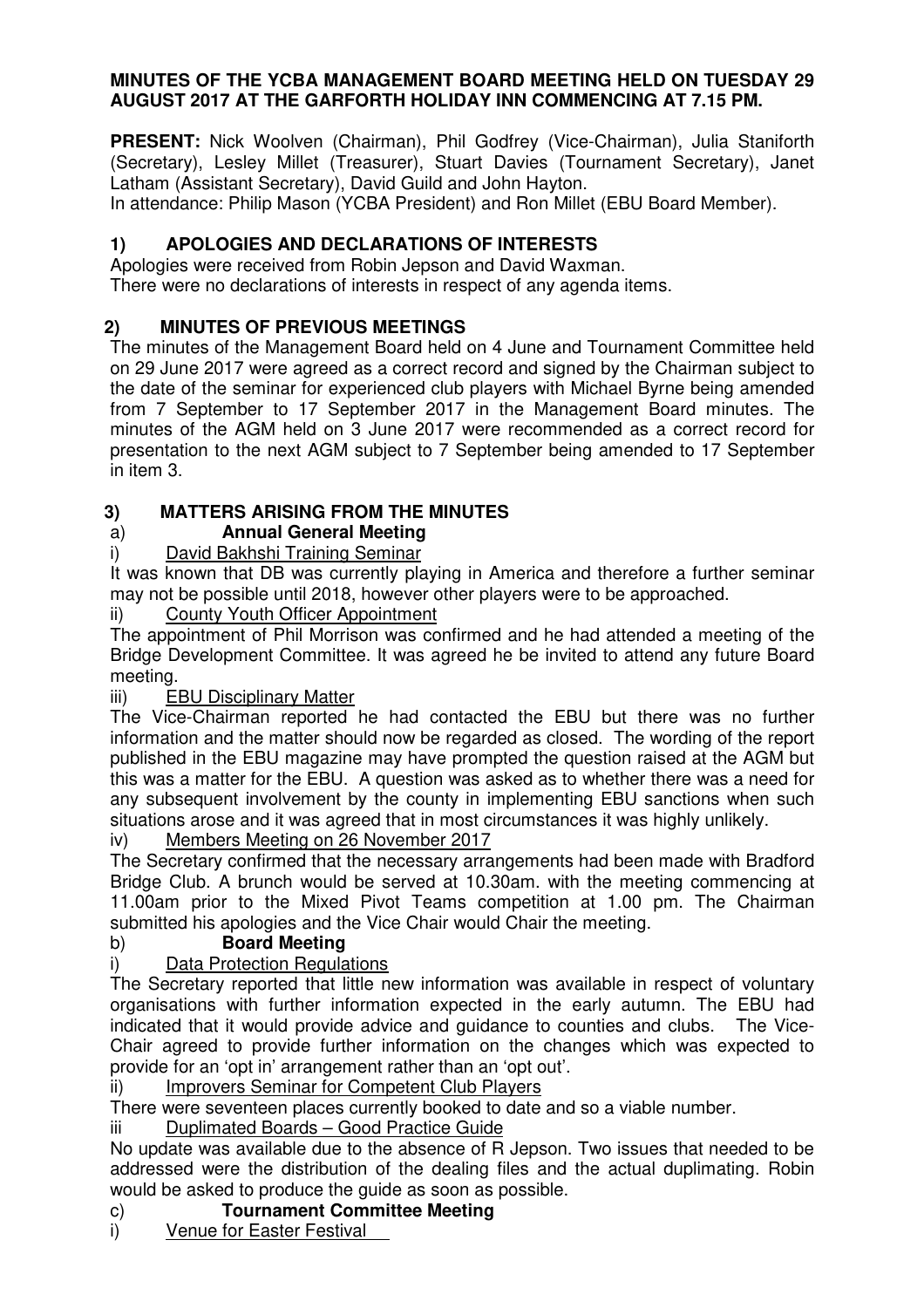Lesley reported that no suitable venue had been found as Hollins Hall was deemed too expensive and the location not as good as Ilkley re public transport. It was agreed that the Leeds Hilton Hotel be approached as a possible alternative.

ii) Yorkshire Congress - Revised Friday Format

The EBU had confirmed that a three session pairs event could take place and it had been proposed that the Friday afternoon session comprise a Ladies, Mens and Mixed Pairs event run either as separate or joint sessions as numbers dictated. The YCBA President expressed concern that a three session event may not be the most appropriate format and it was agreed that the matter be reviewed at a Tournament Committee meeting to be arranged in the near future.

### iii) Competition Brochure – Publication Arrangements

The publication of the current year had been within a tight deadline and it was agreed that the draft for next year should be commenced as soon as possible and information updated as and when available to alleviate some of the difficulties. The distribution had worked well and a message of thanks was extended to Alan Brosgill for this.

### iv) Dates for 2018 Great Northern Swiss Pairs

This would be the weekend of 29/30 September so as not to coincide with the Autumn Overseas Congress, in 2019 it would revert to the first weekend in October.

## **4) MEMBERSHIP CRITERIA**

As a result of previous discussion and suggestions from Board members the Secretary in consultation with Robin Jepson had identified three options that encompassed the suggestions that were in line with the management of the EBU data. The Membership Secretary was to contact James Ward as to how the Pianola database could be kept up to date using the EBU database and a response was awaited.

The Vice-Chair proposed an alternative that membership should be based on a player playing on six occasions either at a YCBA club or in YCBA competitions. The policy for selection criteria for county matches (other than the Tollemache as the county of allegiance criteria was laid down by the EBU) would need to be decided. The Vice-Chair agreed to write to the EBU General Manager to ascertain if the required information could be obtained.

## **5) AUDITING OF ACCOUNTS FOR 2017/18**

Due to the increased charges by the current accountants Brown Butler it was proposed that Brian Ziff (a qualified and practising accountant) be asked to produce the necessary information and that this would be overseen by John Hayton (also a qualified and practising accountant).

## **6) REPORT FROM COUNTY CHAIRMANS' MEETING AND TRAINING SEMINAR**

### a) County Chairmans' Meeting

Twenty six chairmen from a possible forty were in attendance.

Attendees split into four discussion groups to raise issues of interest or concern to report back to the main group. The following were raised :-

Youth bridge, café bridge, fast track bridge classes, teacher training, ways of supporting failing clubs, marketing and advertising etc.

The possibility of forming a project group to look at issues raised but it was generally felt that this should remain with County Working Groups (CWGs). It was agreed that Southern counties should make a greater effort to hold meetings which would then enable the nationwide network of CWGs to be involved together in the process.

b) Training Seminar

This had been very successful with much positive feedback from the sixty four attendees. The total cost had been in the region of £1k but a contribution was awaited from EBED. A subsequent seminar on some of the technical issues would be arranged and an advice

Signed:-----------------------------------------------------------------(Chairman)

Date:-----------------------------------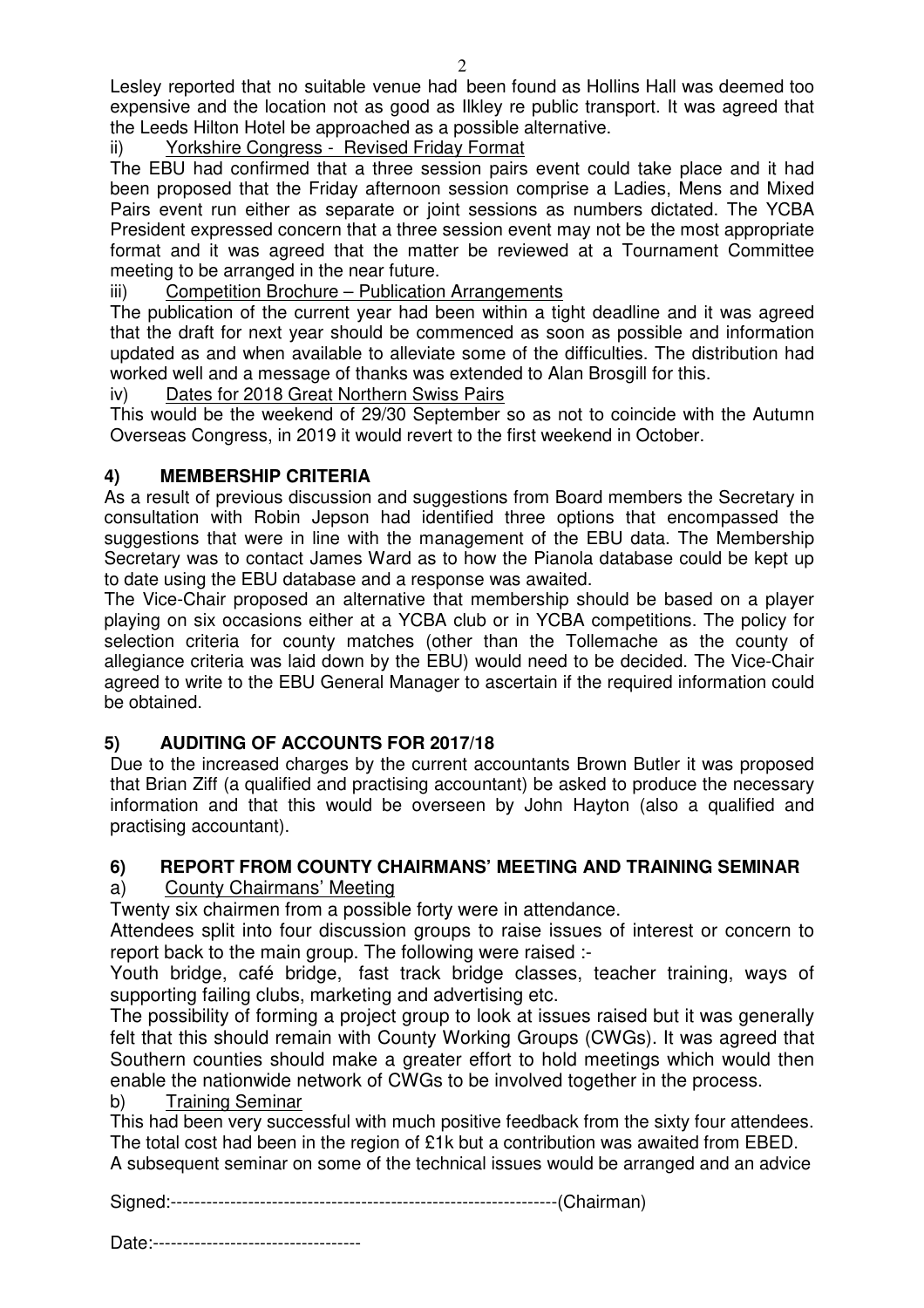sheet had been suggested relating to the 'subsets' referred to in the new rules. The Vice-Chair confirmed he intended to circulate the presentation plus additional advice.

## **7) BRIDGE DEVELOPMENT UPDATE**

The Play without the Experts' competition had attracted eleven and a half tables and had been well received.

Discussion had taken place on teaching in universities which was felt may be difficult to accomplish but a focus on cities and business hubs was being explored with a view to attracting young business personnel with a possible 'Fast track bridge' seminar.

The issue as to whether non- affiliated clubs and private teachers could advertise via the website had been raised and the previous decision not to allow this was re-affirmed.

The Regional Development Officer gave a report on the work he had undertaken since taking up the post which included an analysis of the membership trends of all YCBA's thirty five affiliated clubs which indicated that a number may no longer be viable when taking into account the current age profile. This would have major implications for the national organisation as this was likely to be replicated across the country.

It was concluded there was no brand management of bridge and much of the public did not know about it and various marketing strategies were to be deployed targeting schools and those approaching retirement in local press and any free publications. The issue of the progression from learning to playing competitively continued to be an area of development and Ripon BC were currently focusing on this and had just distributed a large number of leaflets which had led to a number of enquiries. The increasing options for playing bridge online was highlighted and whilst this did raise some income for the EBU the impact on clubs was the biggest concern.

### **8) SUCCESSION PLANNING AND ALLOCATION OF RESPONSIBILITIES**

It was recognised that some Board members were undertaking a number of areas of responsibility which gave rise to a substantial workload and whilst there were sufficient resources to employ a paid officer the additional responsibility attached to this was felt to be prohibitive.

In order to progress this matter it was agreed that everyone should submit a list of roles and responsibilities to the Chairman as soon as practicably possible. It was noted that the current editor of the YCBA News publication had confirmed his intention to relinquish the role after the next three publications and to not seek re-election to the Board the following year.

The administration of future Simultaneous Pairs events also need finalising, the cost of the EBU administering had been obtained and was not felt to be prohibitive but a possible volunteer had been identified and the Chairman would progress the matter.

Arrangements were in place for a successor to compile the Yorkshire League fixtures and for these to be computerised. There was also a need to progress the Congress Manual.

### **9) DISCIPLINARY MATTERS UPDATE**

R Millet outlined that the EBU were currently considering issues arising out of inappropriate use of social media outside of bridge and membership of anyone appearing on the sex offenders register. It was expected that guidance on hate and prejudicial behaviour would be contained within the 'Best Behaviour at Bridge' guidance thereby incorporated into the byelaws. The Laws and Ethics committee would give guidance to anyone making a complaint and once agreed it would be incorporated into model constitutions and the White Book. It was proposed that any individual would have up to ninety days to make a complaint.

### **10) ANY OTHER BUSINESS/ITEMS FOR FUTURE MEETINGS**

#### a) EBU Tournament Panel

The President raised the matter of the composition of the newly formed EBU Tournament Panel as it contained no representatives from the north or midland counties. It was agreed

Signed:-----------------------------------------------------------------(Chairman)

Date:-----------------------------------